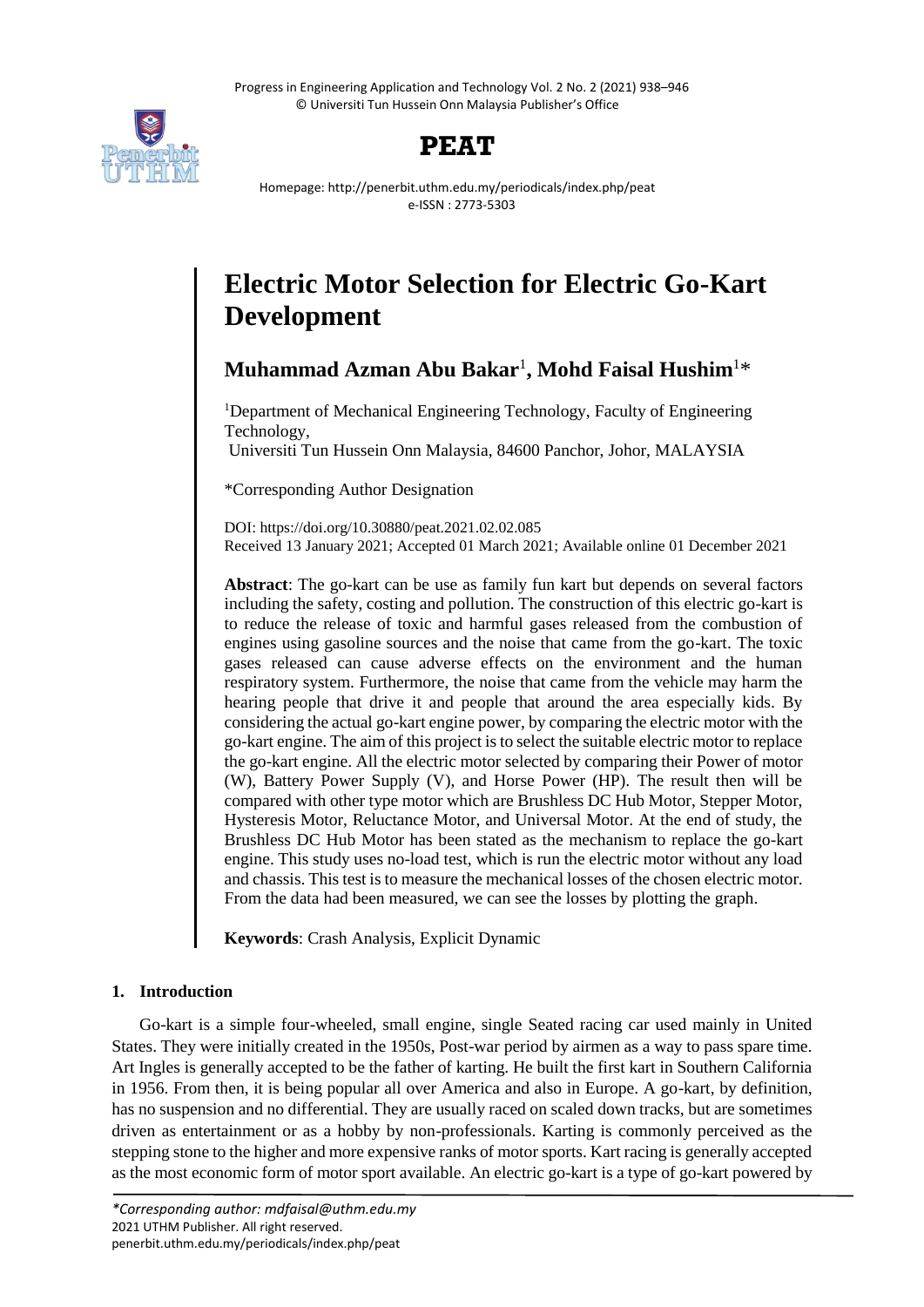electric motors and batteries, as opposed to traditional petrol engine. Electric go-karts are mostly intended for recreational usage, though high-performance models for a more serious kart racing are also offered [1].

The aim of this project is to select the best electric motor for the go-kart development. An electric motor work by converting the electric energy to mechanical energy to create motion. The most important type of motor and drive, including conventional, brushless DC, induction motors and synchronous motor [2]. The idea of personal electric vehicles is becoming more popular in recent years. Many people including adults and children like to spend their free time with indoor go-karting [3]. Electric vehicles are energy-effective, fuel-saving and emission-less transportation [4]. The requirements of electric vehicles on electric motor drives can be summarized as:

- i. High instant power and a high-power density.
- ii. High torque at low speed for starting and climbing.
- iii. Wide speed range with constant-power region
- iv. Fast torque response.
- v. High efficiency over the wide speed range.
- vi. High efficiency for regenerative braking.
- vii. Compact size, low weight, and lower moment of inertia.
- viii.High reliability and robustness for various vehicle operating conditions.
- ix. Reasonable cost.
- x. Fault tolerance

The aspects that be consider in selecting motor are application, operational, mechanical, and environmental issues [5]. In motor selection, the ideal motor depends on the application which is constant speed, variable speed, or position control [6]. Karting can be performed by young and adult at free-time activity. It can be drive without license and it is can be considered as the first step in any serious racer's career [7].

## 1.1 Problem Statement

In this study, the problem issue that been proposed is the pollution that occur from go-cart engine. The go-kart engine use fossil fuel as their burning to move the go-kart. From that, the harmful gas gokarts exhaust cause of many respiratory and other diseases. The activities by rapidly can cause the major cause of air pollution. Thus, it can cause asthma, bronchitis, and many other diseases. Other than that, the go-kart engine can also cause the noise pollution. The sound that sounded from the go-kart engine can causing hearing loss if the sound is more than 85 decibels (dB).

## 1.2 Objective of Study

The objectives of this study are:

- To study the maximum load that can be carried by the electric motor.
- To determine and suggest suitable electric motor to replace engine used by go-cart.
- To measure the mechanical losses of the motor.
- To investigate the cause of the mechanical losses.

## 1.3 Scope of Study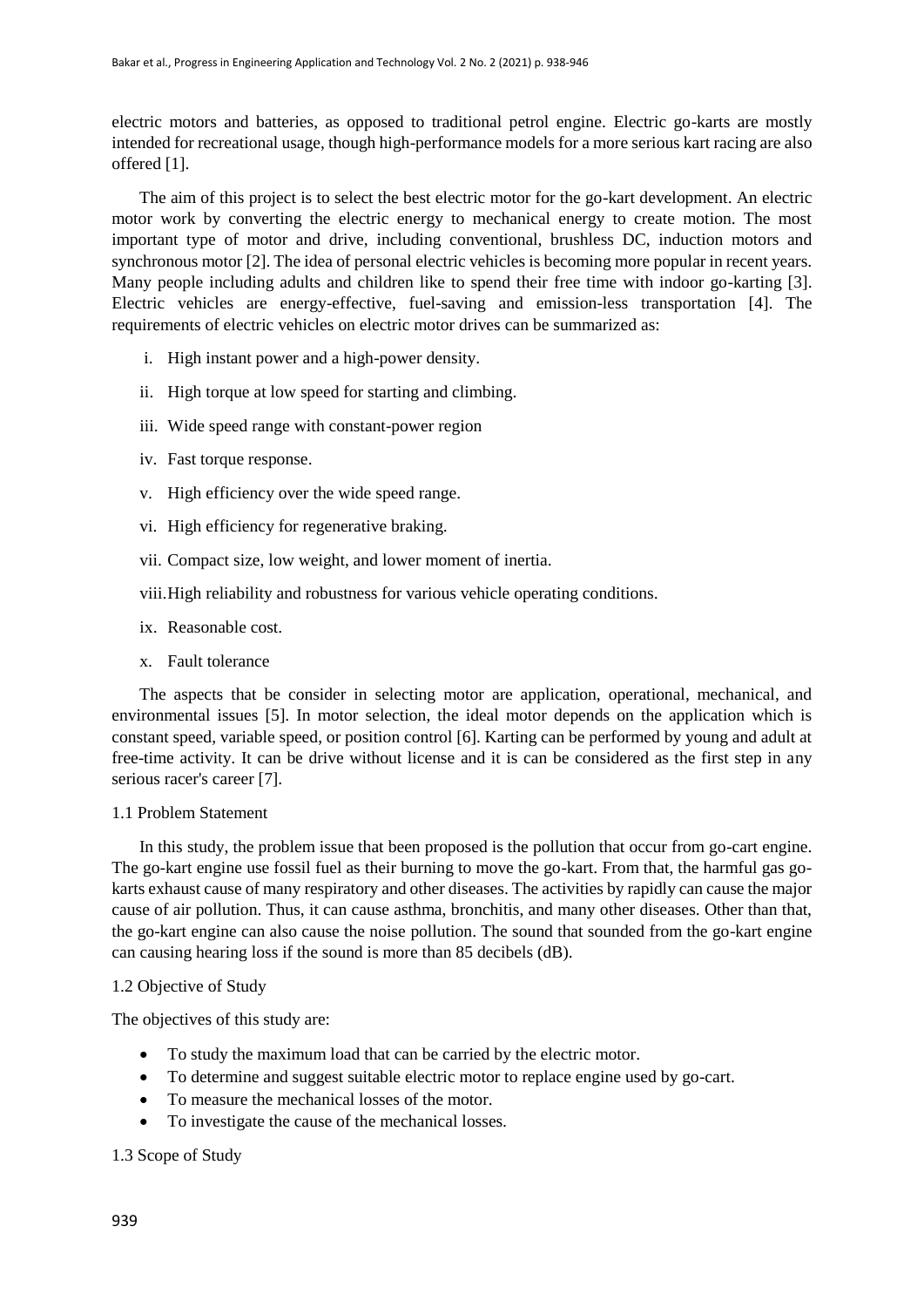This study is conducted based on the identified scope as follow:

- The study focuses only the power of electric motor and the effect on the go-cart toward optimum performance.
- These project point on the electric motor selection and the mechanical losses of the chosen motor.
- Focus on the built of electric motor go-kart.

## **2. Methodology**

This section shows the activities carried out during the duration of the project. From this chapter all the implementation steps used, the flow chart and Gantt charts and the description of the components will be described in more detail. In order to execute a project, it requires a specific method or procedure to implement the process of producing a project. This process involves the beginning of the project title selection. In creating a project, there are several steps that need to be taken before the project is completed. These steps need to be done with great care in order to produce a quality and quality project. In producing this project, several steps have been taken. The following description describes the methodological steps. Arranging is one of the most critical stages for each task to be finished effectively. A decent and methodical arrangement guarantees smooth execution of develop process brings about efficient and positive result.

The goals and requirements in the electric motor selector are based on the inputs comprising the specifications, production data and controlling values, as well as the existing knowledge and core competences. The latter along with the used manufacturing technology can be decisive factors choosing the type of motor that has to be developed. The specifications include requirements such as working points, power and efficiency, weight and costs. However, the testing of motor is no load test. Costs are calculated from the supplier and consider the specification of the electric motor. Due to the inherently lower efficiency of the motors employing low-cost technologies, it has to be designed either with a larger outer diameter or with a combination of more length and higher input power, in order to fulfil the same working points. Therefore, decisions on costs require both information on the used manufacturing technologies as well as the used materials, as the electric motor selection can be influenced by a less balanced manufacturing line due to the lower investments needed to acquire new equipment. Particularly the chosen motor is a brushless DC hub motor as it is the "standard" motor choice in the automotive industry and it is higher efficiency, compactness and robustness.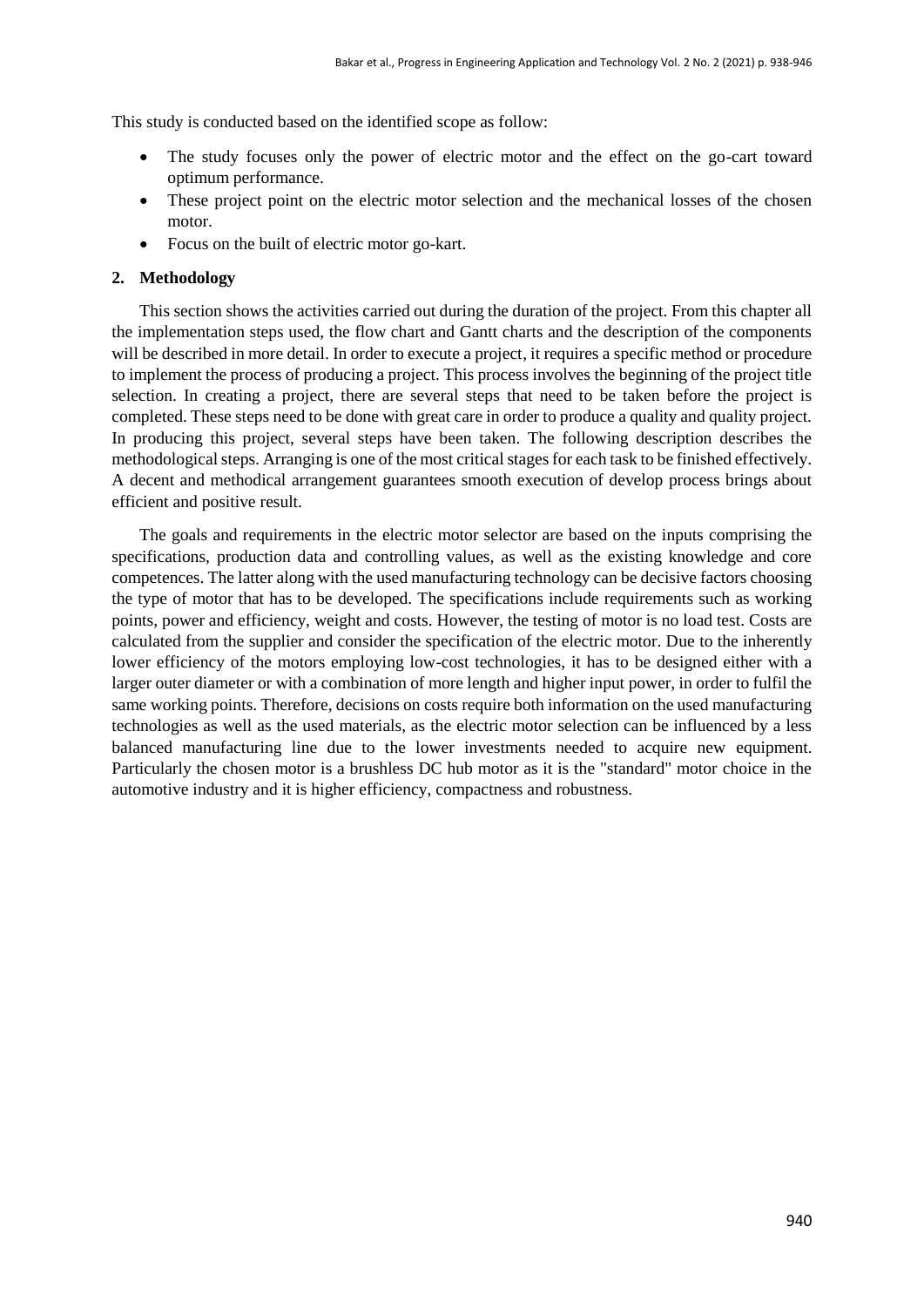

**Figure 1: Methodology Flowchart**

#### 2.1 Prototype Development

Design products that meet the specific requirements and ensure that they are manufactured to address existing concerns especially on daily and usually used by the customer and consumer of gokart. The design of the go-kart must comply with several aspects. Design considerations must be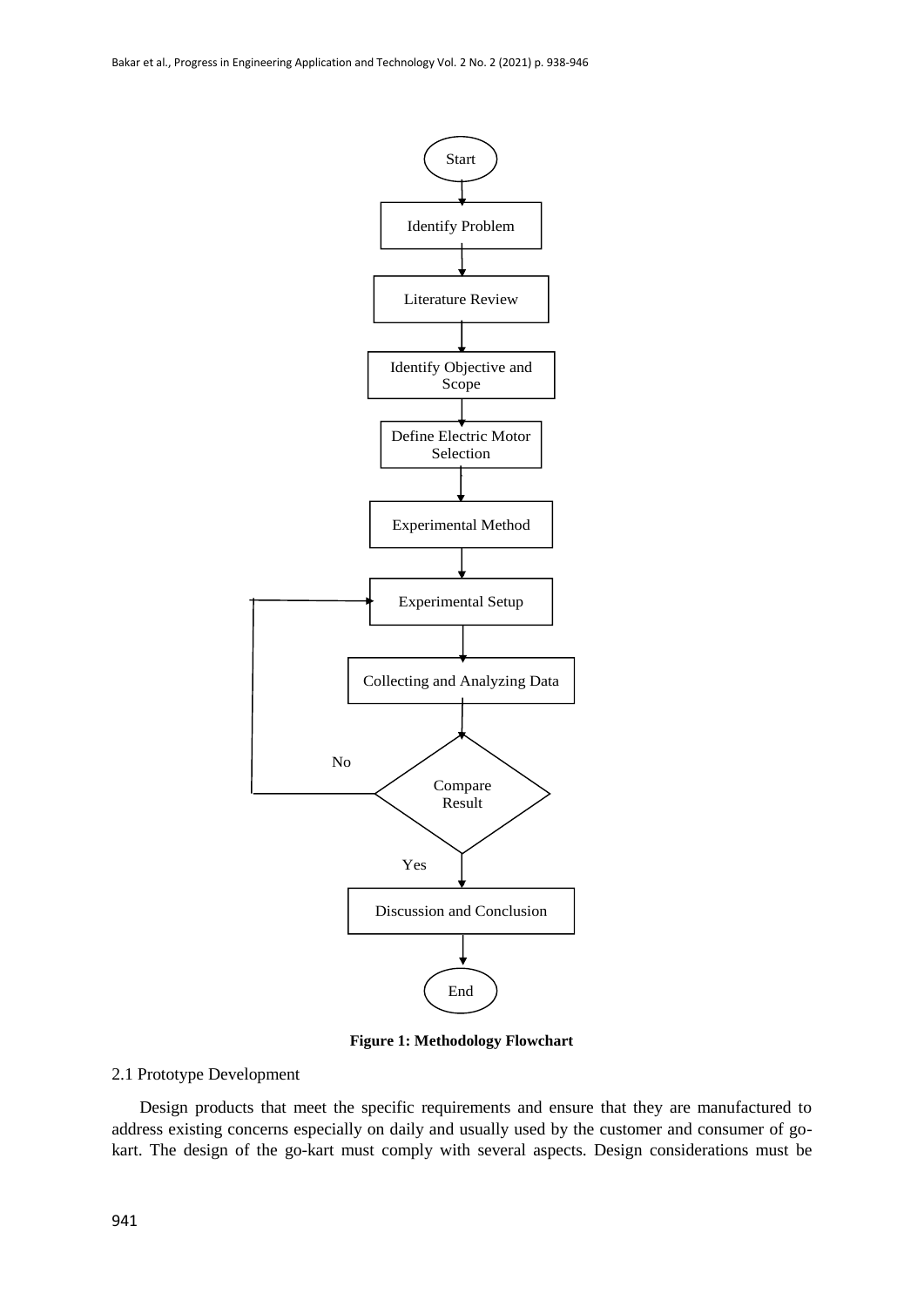carefully planned so that the design can be done and all components can function as intended. An aspect to consider in designing an electric go-kart is:

- I. Electric Motor Power: It must have a certain power to make sure it can move the go-kart chassis and the driver.
- II. Electric Motor Input: If the power input is too high, it needs more power supply to run the motor. Other than that, the cost needs to spend at the power supply also high.

#### 2.2 Electric Motor Power

Power is work performed over a specific amount of time. In a motor, power is delivered to the load by converting electrical energy per the following laws of science. The power usage calculated in (Watts) for anything that is plugged into it. Accurate power measurements can help to reduce energy consumption, as measurement is always the first step toward better performance and can also help extend the life of a motor. Small misalignment or other issues are often invisible to the naked eye, and the slightest wobble in a shaft can negatively affect productivity and quality, and even shorten the life of the motor. Electric motors are electromechanical machines that convert electric energy into mechanical energy. Despite differences in size and type, all electric motors work in much the same way: an electric current flowing through a wire coil in a magnetic field creates a force that rotates the coil, thus creating torque. In electrical systems, voltage is the force required to move electrons. Current is the rate of the flow of charge per second through a material to which a specific voltage is applied. By taking the voltage and multiplying it by the associated current, the power can be determined.  $P = VI$ where power (P) is in watts, voltage (V) is in volts, and current (I) is in amperes.

#### 2.3 Electric Motor Input

Input power is the product of input voltage and input current, and is strictly a measure of the electrical power that the motor consumes. Output power, however, is a measure of how much mechanical power that the motor can deliver. Brushless DC hub motors designs are highly efficient and are optimal for battery-powered applications. For high efficiency in high-speed applications, Portescap also offers a brushless DC hub motor design that is slot less, which significantly reduces joule losses.

#### 2.4 Product Testing

Testing this product is by testing the effectiveness of this product to see if it works well and according to the requirements. The test that be used are no load test. Based on the no load test we can get the voltage and current value. On the data, we can use it to measure the mechanical losses. From that we can measure the losses occur due to the air inside the rotating coil of the machine. The focus is to investigate whether the electric motor can carry the load from the chassis and also the weight of the driver electric go-kart or not without forget the optimum speed of the go-kart. Moreover, the electric motor must be able to maintain the performance on the life cycle, where the battery often used during the test.

#### 2.5 Product Cost Estimation

Estimated cost is the cost involved in the production of a product. The cost of this product includes costs such as start-up costs, material costs, and equipment costs. The cost is the same as the money needed to buy a piece of components and tools. The cost of this product varies according to the current market such as electric motor prices and the regulator needed. The most important factor in the production of this product is the cost of materials as there are many aspects to consider in the production of this product.

#### **3. Results and Discussion**

Based on the objectives of this study, the result will be to produce a prototype design of electric gokart which is the power of the motor is same as go-kart engine by using electric motor. Thus, consider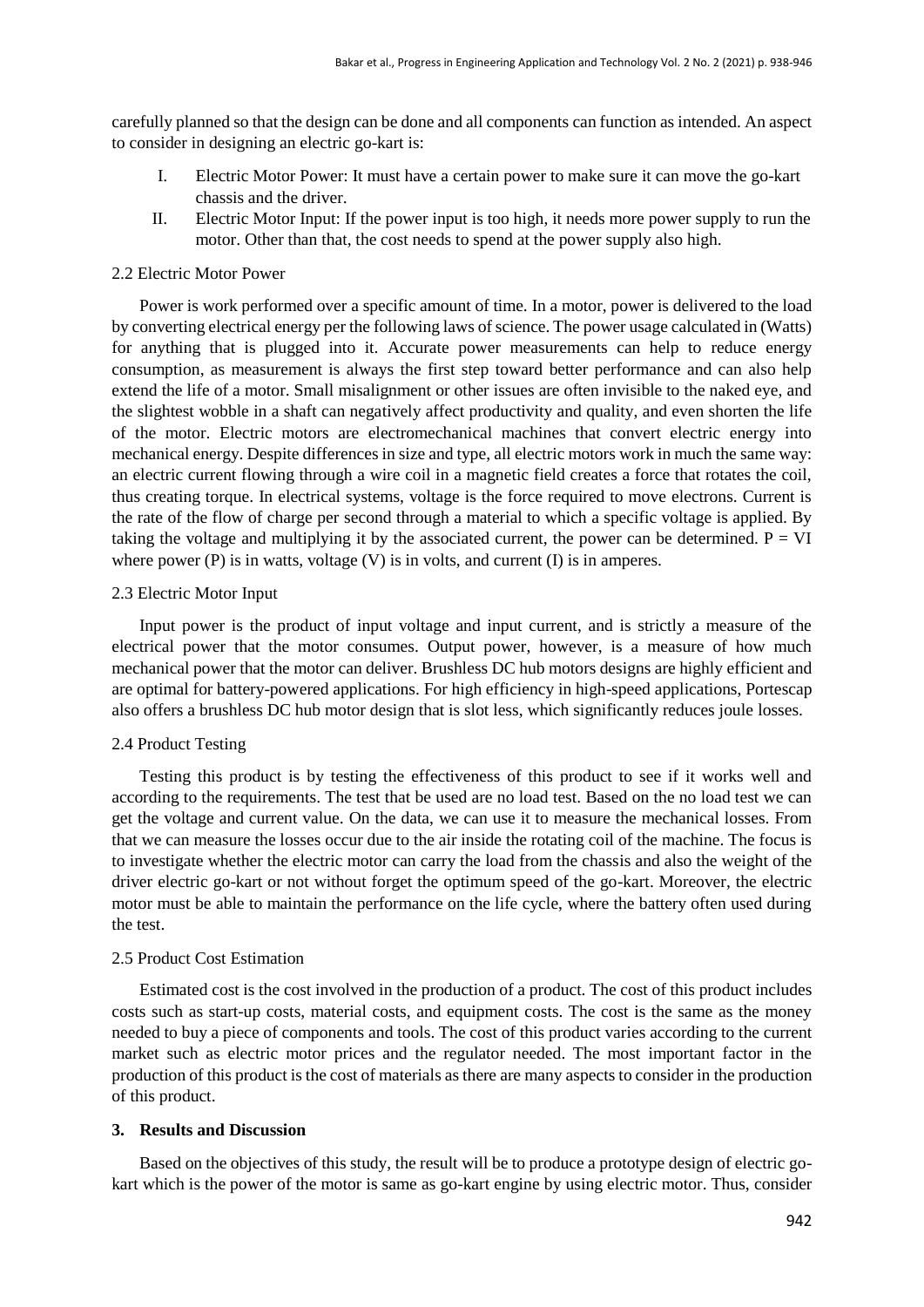the optimum use of battery consumption so the go-kart will run at consistence power that same as the vehicle engine to carry load of the go-kart chassis and the driver of the go-kart.

The speed of the go-kart can be adjusted by using the special controller that been connected to the electric motor and power supply. Besides that, the electric motor meets the requirements and characteristics set in order to complete and simplify the process of movement on the go-kart with the optimum speed. The special regulator also is the important part to make sure the speed of the go-kart can be adjusted as usual go-kart.

All the motor had their power and their power supply needed to achieve the power. Table 1 shows the electric motor that can be used to build up electric go-kart as their mechanism to move the vehicle and replace the go-kart engine.

From the table, the Electric power is 1.5 kW which is the power output of the electric motor. The power output is taken from the actual electric go-kart engine. Unfortunately, the horsepower of the go-kart engine is 2.5 HP but all the electric motor get only 2.0 HP which is 0.5 HP less then targeted requirement. The stepper motor and hysteresis motor need 220 V as the source of power supply. Thus, reluctance motor and universal motor 230 V as the power supply. The power supply for the brushless DC motor is the best amount the follow the requirement, that had two model which are 36 V and 48 V.

| Electric<br>Motor Type                  | <b>Brushles</b><br>s DC<br>Hub<br>Motor | Stepper<br>Motor | Hysteres<br>is Motor | Reluctan<br>ce Motor | Universa<br>1 Motor |
|-----------------------------------------|-----------------------------------------|------------------|----------------------|----------------------|---------------------|
| Electric<br>Power $(kW)$                | 1.5                                     | 1.5              | 1.5                  | 1.5                  | 1.5                 |
| <b>Battery</b><br>Power<br>Supply $(V)$ | 36/48                                   | 220              | 220                  | 230                  | 230                 |
| Horse<br>Power (HP)                     | 2                                       | 2                | 2                    | 2                    | 2                   |

**Table 1: Specifications for selected electric motor**

The DC test is performed to compute the flux resistance and a DC voltage is applied to the flux of an DC motor. The resulting current flowing through the flux is a DC current. Thus, no voltage is induced in the rotor circuit, and the motor reactance is zero. The flux is the only circuit parameter limiting current flow. Four batteries 12-V DC needed to give the power source became 48-V is applied to the DC motor. A group of light bulbs are installed in the circuit as a resistive load in order to adjust DC current to the rated value. The current in the flux and voltage across the motor are measured.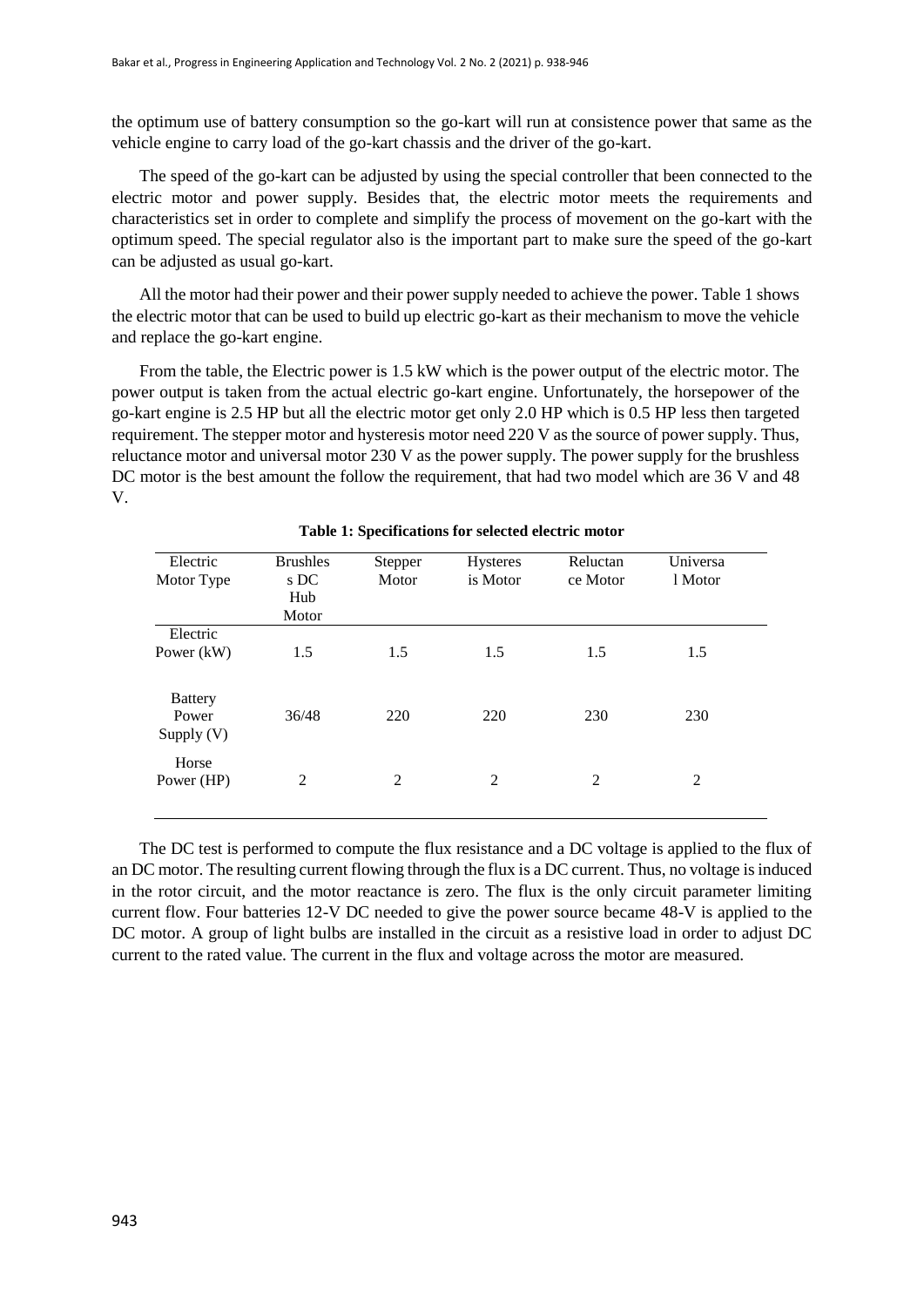

**Figure 2: Experimental Setup**

Specifications: Electric motor – 6000 W Battery – 48 V (4 cells 12V) No-load test for the induction motor The rating for the induction motor that was used in this study as shown in the Table 2.

| Power     | 6000   | W   |
|-----------|--------|-----|
| Voltage   | 3 x 27 | V   |
| Frequency | 100    | Hz  |
| Speed     | 2850   | rpm |
| Current   | 168    | A   |
| Weight    | 19.2   | kg  |
|           |        |     |

**Table 2: Induction Motor Rating**

Copper losses at stator winding, core losses and mechanical losses were measured using no-load test. The test was done by operating the motor at rated voltage and frequency without a load connected to the rotor shaft.

#### **Table 3: No-load Test Result**

| Voltage $(V)$ | Current $(A)$ | Power $(W)$ |
|---------------|---------------|-------------|
| 12.67         | 27            | 214         |
| 23.3          | 46.5          | 298         |
| 26.05         | 52.5          | 338         |
| 30.2          | 62            | 396         |

From the data that been taken, by plotting Power (W) vs Voltage Squared (V²) graph shown in Figure 3. The graph shown the trend is increase due the Voltage Squared. The equation of the graph is  $y = 58.6x + 165$  which means the gradient of the graph is 58.6 and the intersection of the graph is (0,165). The intersection shows that the value of Voltage Squared is 165  $V^2$  and the Power is 0 W. It is happening because of the mechanical losses from the Electric motor from the experiment. A DC motor will have their mechanical losses because of the winding loss. During the current flow through the winding it will have resistance in the winding and these losses occur. Thus, the brush contacts also attributes to resistance between the surface of brush and commutator. Then, practically it can be seen it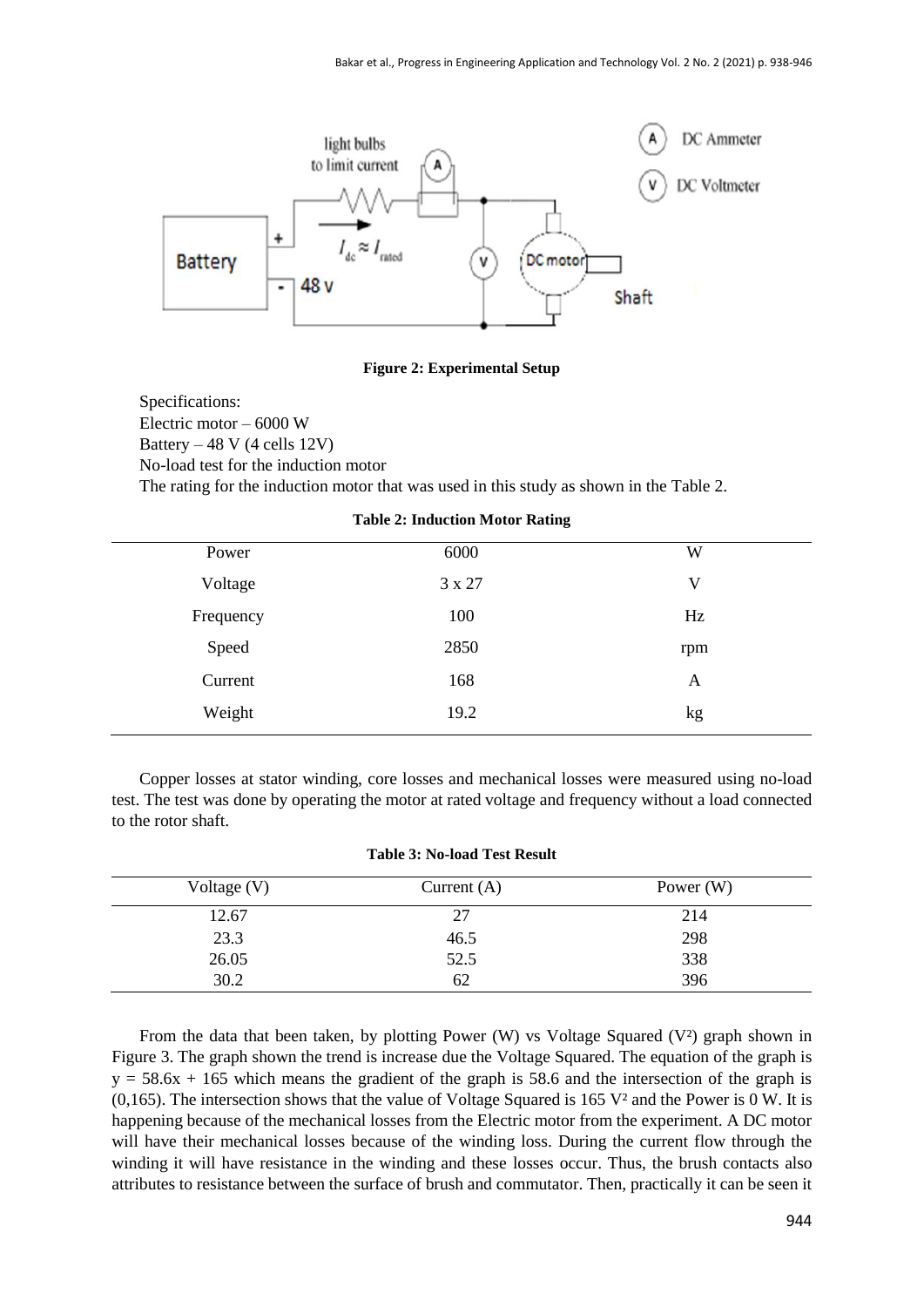occur because mechanical friction from the moving part which are bearing (type of bearing and the lubrication) that at some condition it will produce sound of friction. The aim of measuring the value of mechanical losses is because to predict the actual power of the motor.



**Figure 3: No-load Test Result**

## **4. Conclusion**

As the conclusion, the result will be used to produce a right way design of electric go-kart which is has a right and suitable electric motor that can be use as the moving mechanism to replace the engine. Even the power of this electric motor is not same as the actual go-kart engine, but the target is archive to reduce the pollution. So, we can say that go-kart is still relevant activities that can be proceed when been use an electric go-kart. Every result and data from the test need to be consider as the guideline to develop the electric go kart. Dc brushless hub motor had been chosen as the electric motor to replace the actual go-kart engine because of their characteristic and the power that archive as the engine gokart. The pollution that usually occurred when used the go-kart engine and these solutions are used to overcame the problem. This no-load test was carried out to get the data because we as a team we cannot to gather and archive the plan. From the data we get the value of mechanical losses by plotting a graph power(W) vs voltage squared( $V^2$ ). From our research we able to investigate the mechanical losses which is from the winding losses, mechanical friction, and resistance between surface of brush and commutator. The actual plan is to assemble the go-kart with the chassis and the battery supply. But because of the pandemic Covid-19 we only able to make it by individually and manage to focus on the objective.

## **Acknowledgement**

The authors would like to thank the Faculty of Engineering Technology, Universiti Tun Hussein Onn Malaysia for its support.

## **References**

- [1] Electric go-kart. (2020, June 21). Retrieved June 24, 2020, fro[m](https://en.wikipedia.org/wiki/Electric_go-kart) [https://en.wikipedia.org/wiki/Electric\\_go-kart](https://en.wikipedia.org/wiki/Electric_go-kart)
- [2] Austin Hughes, Bill Drury, "Electric Motor and Drives" Fundamental, Type and Applications, 2019